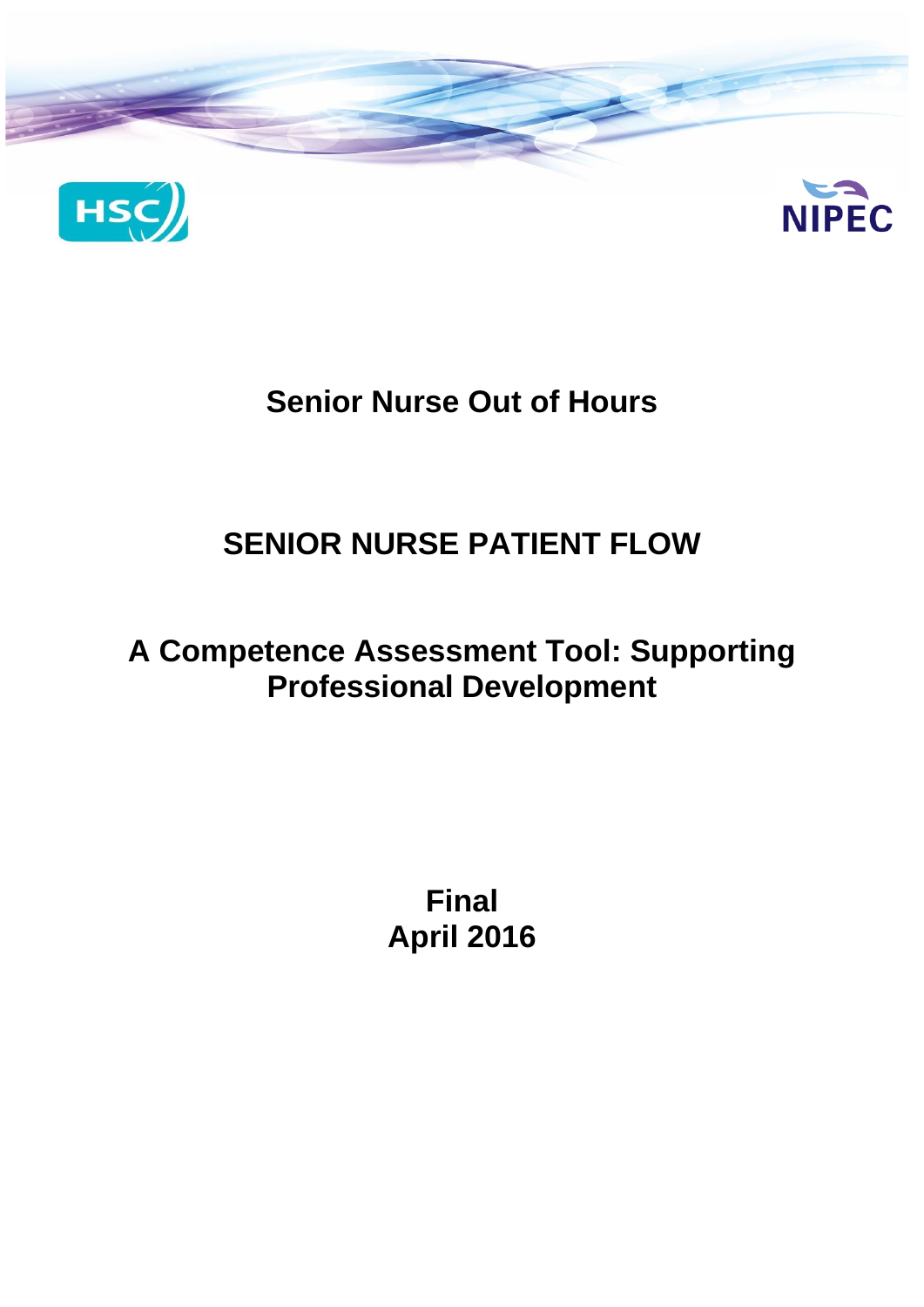# **CONTENTS**

|     |     |                                                                         | Page           |
|-----|-----|-------------------------------------------------------------------------|----------------|
| 1.0 |     | <b>Introduction</b>                                                     | 1              |
|     | 1.1 | Development of the Competence Assessment Tool                           | 1              |
|     | 1.2 | Who is the Competence Assessment Tool for?                              | 1              |
| 2.0 |     | <b>The Competence Assessment Tool</b>                                   | $\overline{2}$ |
|     | 2.1 | How will I benefit from using the Competence<br><b>Assessment Tool?</b> | 3              |
|     | 2.2 | How do I use the Competence Assessment Tool?                            | 4              |
|     |     |                                                                         |                |
| 3.0 |     | <b>Competency Areas:</b>                                                | 5              |
|     | 3.1 | Leadership and Management                                               | 5              |
|     | 3.2 | <b>Engagement and Communication</b>                                     | $\overline{7}$ |
|     | 3.3 | Professional, Ethical And Legal                                         | 9              |
|     | 3.4 | <b>Education, Research And Development</b>                              | 11             |
|     | 3.5 | Continuous Improvement                                                  | 12             |
|     | 3.6 | People Management                                                       | 14             |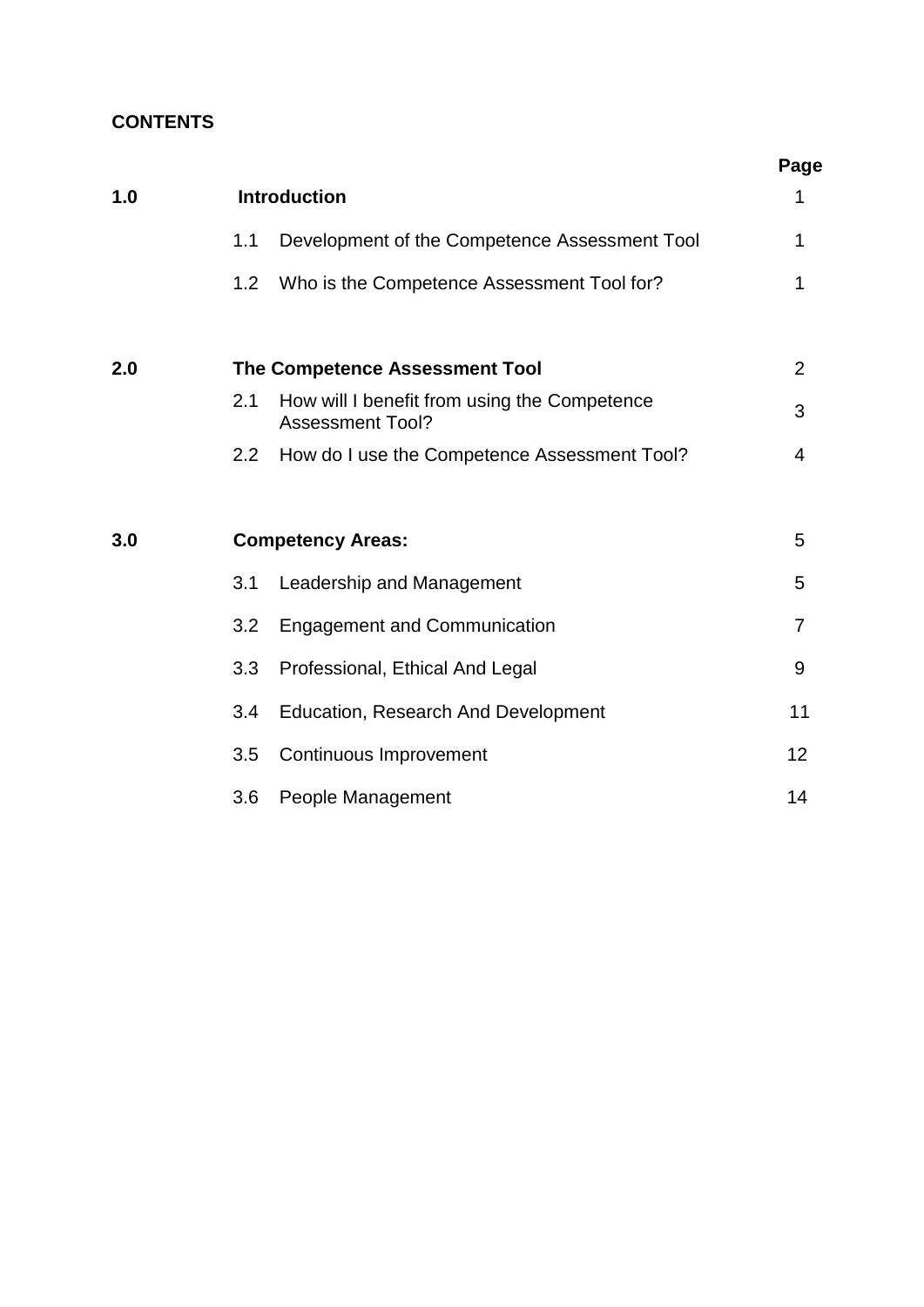# **1.0 Introduction**

The Clinical Director of the HSC Safety Forum (NI) asked NIPEC to take forward a regional project to address Recommendations 1 and 11 contained within the Regulation and Quality Improvement Authority Report on the *Review of Hospitals at Night and Weekends* (RQIA, 2013). As part of the project, this Competence Assessment Tool was developed by the regional Task and Finish Group, chaired by Brenda Creaney, Executive Director of Nursing and Patient Experience, Belfast Health and Social Care Trust. Membership of the Group included senior representatives from key stakeholders including the five HSC Trusts, NIPEC, Professional and Staff Side Organisations and regional Human Resources representation.

This Competence Assessment Tools comprises the minimum core elements required of all professionals undertaking the role of Senior Nurse/Patient Flow. Each HSC Trust can build on these when recruiting and selecting for specific posts within their organisation.

To find out more information about the Career Pathway and supporting resources for all Senior Nurse Out of Hours roles, including Senior Nurse/Patient Flow, Senior Nurse/Hospital at Night and Senior Nurse/Hospital at Night and Patient Flow, visit: [www.nursingandmidwiferycareersni.hscni.net](http://www.nursingandmidwiferycareersni.hscni.net/)

# **1.1 Development of the Competence Assessment Tool**

The development of the Competence Assessment Tool began by undertaking a comprehensive review of local, national and international literature to source competency frameworks and competencies relevant to the Senior Nurse/Patient Flow role.

Once the competency areas and statements were agreed by the Task and Finish Group, the Competence Assessment Tool was refined over a period of four months through engagement with a wide range of key stakeholders throughout Northern Ireland, which included: Senior Managers; Human Resources and representatives from Education, Professional and Staff Side organisations. The Competence Assessment Tool was approved by the Task and Finish Group in March 2016.

# **1.2 Who is the Competence Assessment Tool For?**

This Competence Assessment Tool will apply to a professional undertaking the role of Senior Nurse/Patient Flow. Titles may differ for this role within individual HSC Trusts and could either be Senior Nurse/Patient Flow, Bed Manager or Night Sister. The roles, however, are similar and include facilitating the flow of patients through the acute hospital/s within the Trust.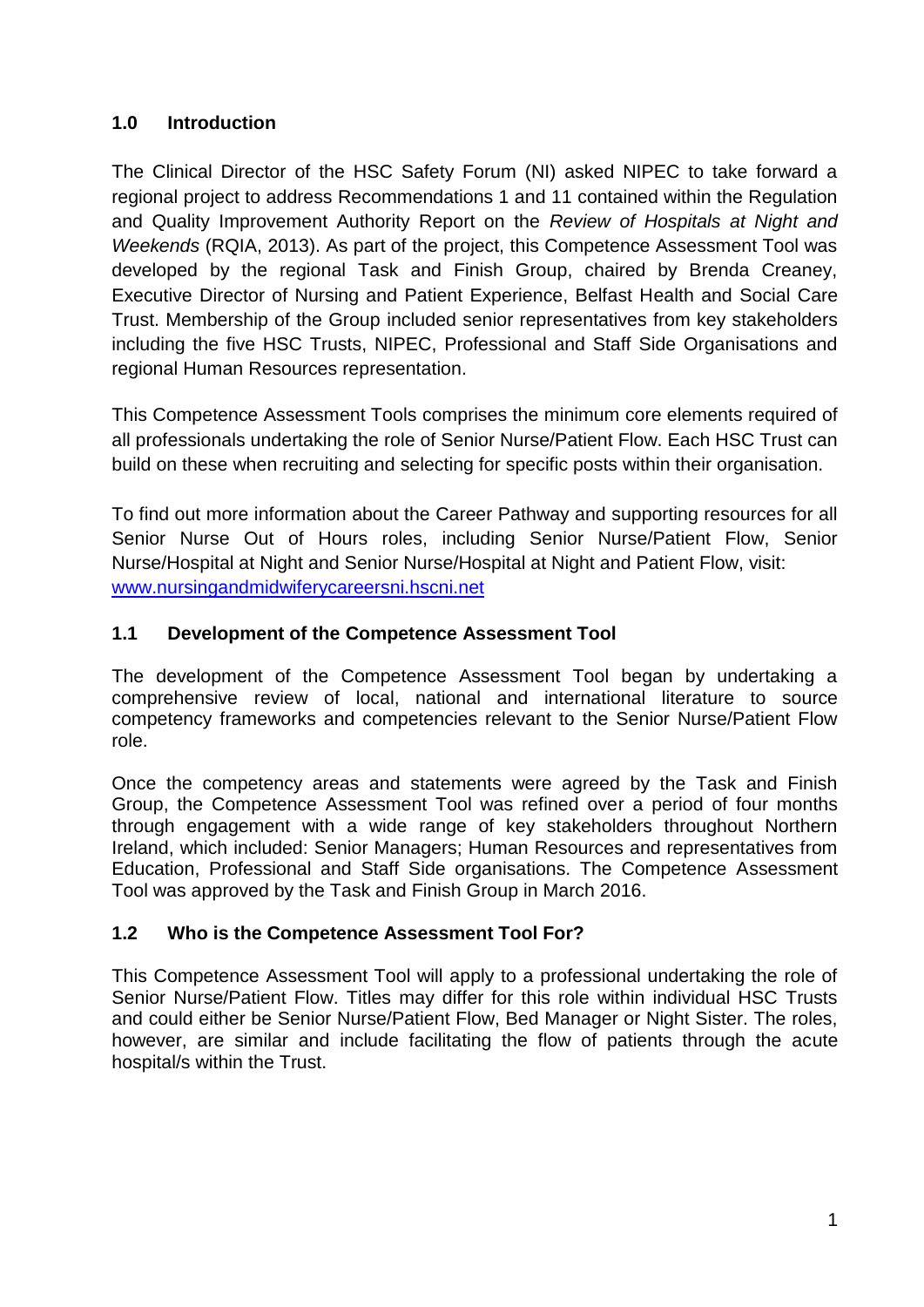## **2.0 The Competence Assessment Tool**

The Competence Assessment Tool is underpinned by the Nursing and Midwifery Council's *Code: (*NMC*;* 2015*)* and is designed to help you consider how well you do your job.

The next few pages provide information for you on how to:

- use the Competence Assessment Tool to assess yourself and get others to assess you
- provide evidence for renewal of your registration and revalidation with the Nursing and Midwifery Council (NMC)
- provide evidence of achievement for your KSF personal development plan
- use your assessment results to focus on your development needs, prepare for supervision meetings and support your career development.

The Tool is made up of five core competency areas (Figure 1) that are applicable for all those undertaking the role of Senior Nurse/Patient Flow. Within each competency area is a list of competence statements that you can use to assess yourself against and plan for your learning and development.

The Tool is made up of six core competency areas (Figure 1) that are applicable for all those undertaking the role of Senior Nurse/Hospital at Night.

Within each competency area is a list of competence statements that you can use to assess yourself against and plan for your learning and development. A copy of The Competence Assessment Tool is available at:

<http://nipecportfolio.hscni.net/compro/ReadOnly/CompSelect.asp>



**Figure 1: Core competency areas**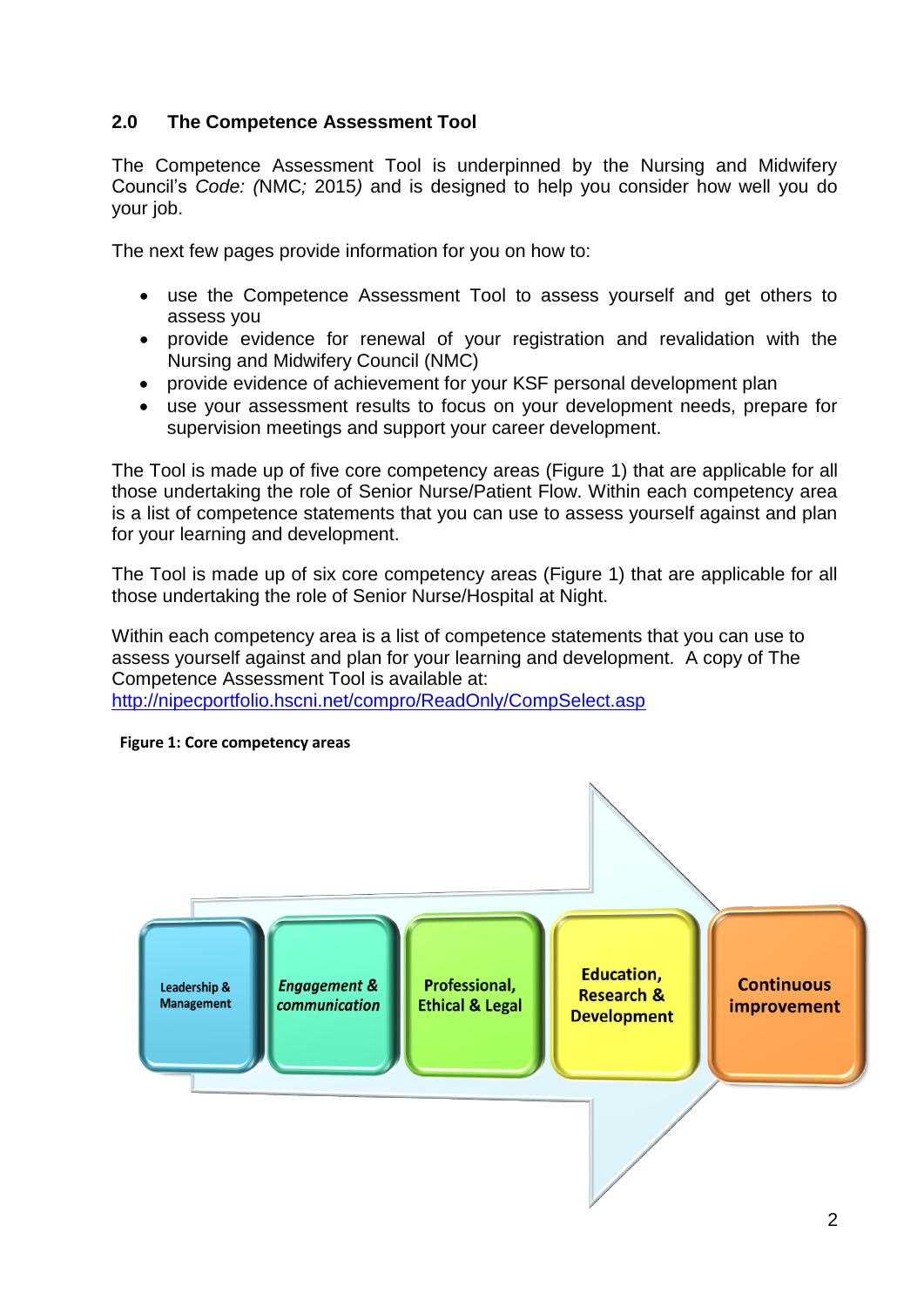Within each competency area is a list of competence statements that you can use to assess yourself against and plan for your learning and development. A copy of The Competence Assessment Tool is available at: <http://nipecportfolio.hscni.net/compro/ReadOnly/CompSelect.asp>

#### **2.1 How will I benefit from using the Competence Assessment Tool?**

The Competence Assessment Tool can help you identify the knowledge and skills required for your role.

By undertaking a self-assessment you can use the results to prepare for supervision meetings and identify areas which you find challenging and need further development in.

The assessment tool can also enable you to focus on areas for career development and where relevant, support your preparation for job interviews. It can also be used in conjunction with other Competencies relevant to your role as a Senior Nurse/Patient Flow.

The five core competency areas within this tool have been mapped against the core and relevant specific dimensions of the NHS Knowledge and Skills Framework (KSF; DH, 2004). The areas expand on the dimensions covered by KSF and the competence statements provide you with specific competency requirements for the role of Senior Nurse/Patient Flow.

This has been done so that you can use your assessment results to help you provide evidence for your annual KSF development review meetings. You can then agree your learning and development outcomes, with your line manager, which are relevant to your post outline.

Your assessment results and related reflections can be entered into your online portfolio, or completed on a hard copy. To create and build your own confidential portfolio online visit http://nipecportfolio.hscni.net/

This will help you to evidence your competence and related learning and development needs and meet other requirements such as renewal of your NMC registration and revalidation.

To complete your assessment and add it to your portfolio, visit <http://nipecportfolio.hscni.net/compro/ReadOnly/CompSelect.asp>

You can use your online portfolio to:

- Keep details about your career journey to date
- Keep information to help prepare for your appraisal, review or revalidation
- Show what you have learned through your day-to-day experiences
- Store information about your learning activities
- Get help to write a reflection.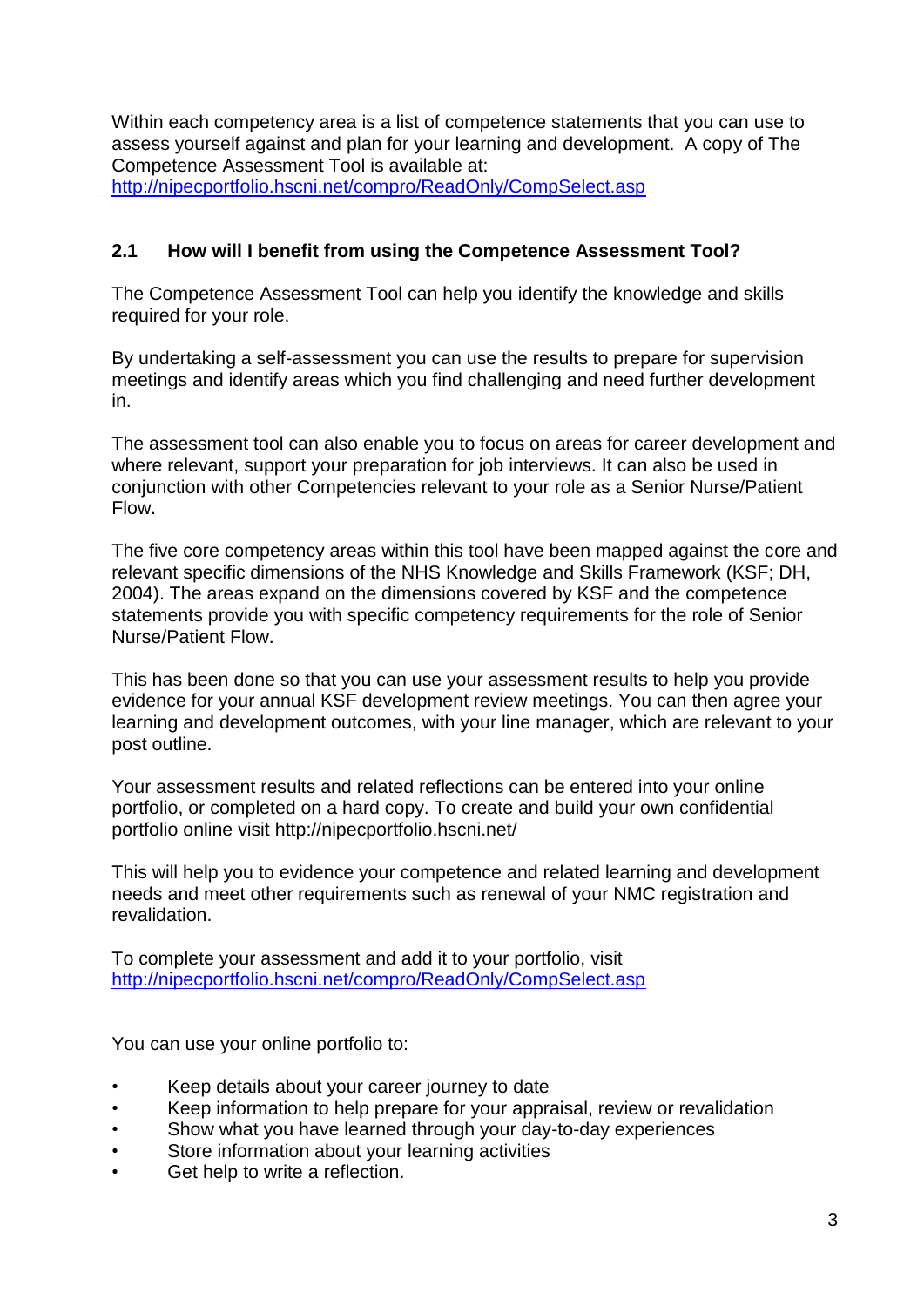#### **2.2 How do I use the Competence Assessment Tool?**

The Competence Assessment Tool allows you to build up a picture of how you are performing in your role. It is up to you to decide how much of the Competence Assessment Tool you wish to use. Figure 2 presents an outline of the steps you should work through, to get the most benefit from the Assessment Tool.

Figure 2: Learning and Development Framework

| Step 1        | <b>Assess</b><br>your knowledge and skills using the competence assessment tool to<br>find out about your learning and development needs. Follow the<br>instructions on http://nipecportfolio.hscni.net/compro/ReadOnly/Comp<br>Select.asp to enable you to complete your assessment online. Compile<br>your evidence to support your assessment.             |
|---------------|---------------------------------------------------------------------------------------------------------------------------------------------------------------------------------------------------------------------------------------------------------------------------------------------------------------------------------------------------------------|
| <b>Step 2</b> | <b>Plan</b><br>your learning and development needs from your assessment results,<br>including any 360° feedback and other sources of information. Record<br>and prioritise your overall learning and development needs with your<br>line manager using your KSF personal development plan.                                                                    |
| Step 3        | <b>Implement</b><br>the learning and development activities agreed with your line manager<br>in your KSF personal development plan. This should include a meeting<br>with your line manager to discuss progress.                                                                                                                                              |
| Step 4        | <b>Evaluate</b><br>your learning and development in relation to improvements in your<br>knowledge and skills with regard to your role. Maintain a reflective<br>record of your learning and development in your portfolio at<br>http://nipecportfolio.hscni.net/ to support your preparation for your<br>supervision sessions or development review meetings. |

*Adapted from the NIPEC Learning Needs Analysis: Guide for Ward Managers and Team Leaders* (NIPEC, 2009)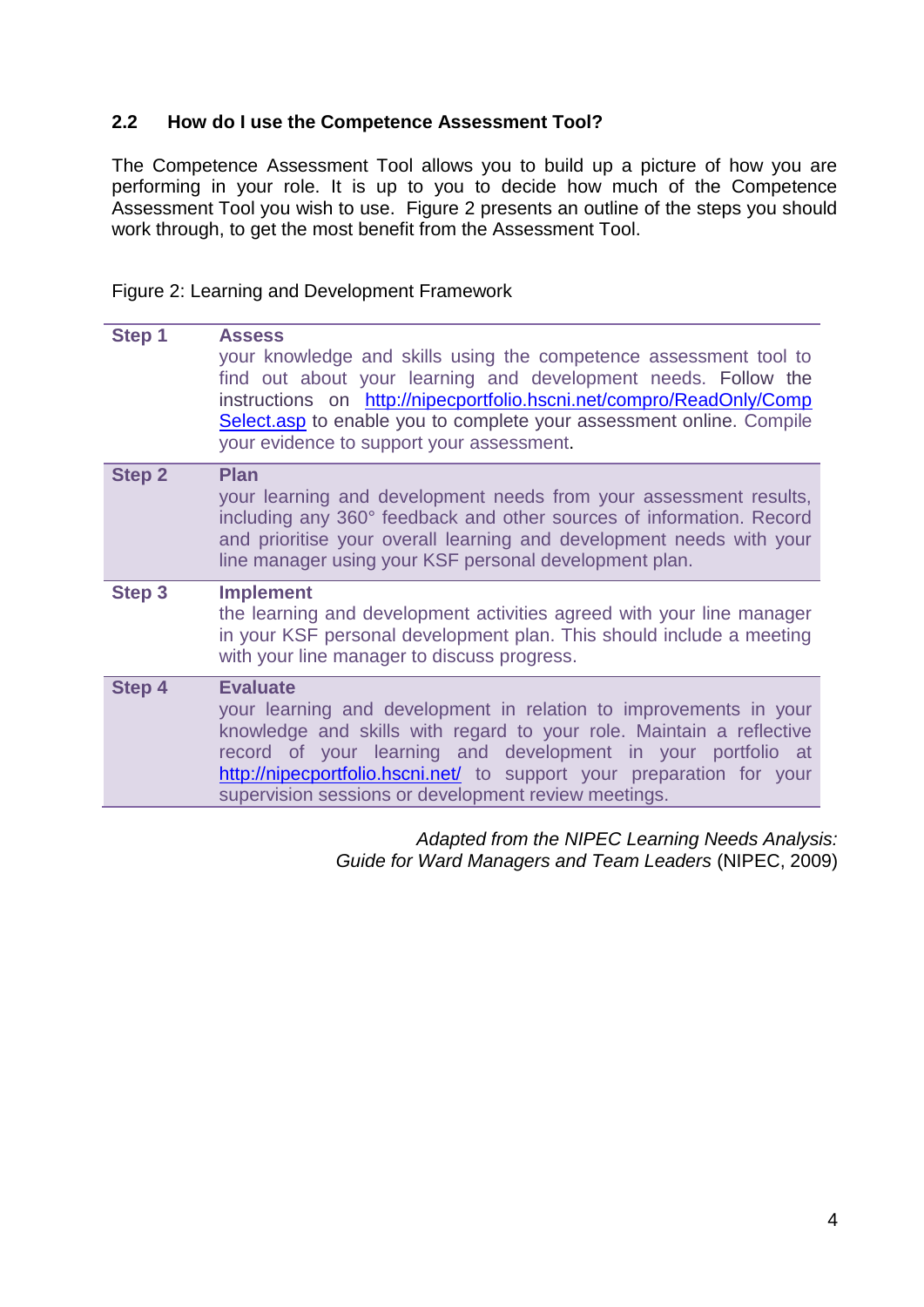#### **3.0 COMPETENCY AREAS**

#### **3.1 COMPETENCY AREA: LEADERSHIP AND MANAGEMENT**

**This competency area has been mapped against the following KSF dimensions: Core Dimensions C1, C2, C3, C4, C5 and C6; Specific Dimensions G1 and G6.**

## **Rating Scale: LD I need a lot of development**

- **SD I need some development**
- **WD I feel I am well developed**
- **Is not applicable to my role**

|              | 1. LEADERSHIP AND MANAGEMENT                                                                                                                                                                                                | LD | <b>SD</b> | <b>WD</b> | <b>NA</b> |
|--------------|-----------------------------------------------------------------------------------------------------------------------------------------------------------------------------------------------------------------------------|----|-----------|-----------|-----------|
|              | a) Awareness of the wider health and social care structure and how<br>to access relevant services to ensure the patient journey is co-<br>ordinated in a timely, effective manner                                           |    |           |           |           |
|              | b) Knowledge of the governance and risk management<br>arrangements that are in place for the services you are<br>responsible for                                                                                            |    |           |           |           |
|              | c) Ability to take appropriate action to identify and manage risk<br>and to maintain safety of users, staff and others in accordance<br>with relevant regulations, policies and procedures                                  |    |           |           |           |
| $\mathsf{d}$ | Knowledge of the necessary process required to optimise the<br>patient journey through the health care system at a pace<br>appropriate to each individual needs                                                             |    |           |           |           |
|              | e) Ability to manage Nursing issues out of hours to include the<br>deployment of staff                                                                                                                                      |    |           |           |           |
| f            | Ability to manage the safety of the hospital site out of hours                                                                                                                                                              |    |           |           |           |
|              | g) Ability to facilitate the safe transfer of patients between hospitals<br>within the Trust and to facilities outside of the Trust                                                                                         |    |           |           |           |
|              | h) Provides professional leadership on the Hospital site                                                                                                                                                                    |    |           |           |           |
| i)           | Manages demand in line with capacity and local escalation<br>arrangements including enhanced capacity                                                                                                                       |    |           |           |           |
| j)           | Ability to co-ordinate the admission of all scheduled and<br>unscheduled patients to ensure all patients are admitted to the<br>most appropriate clinical area for their clinical needs                                     |    |           |           |           |
| k)           | Develops implements and evaluates patient flow policies and<br>good practice guidelines                                                                                                                                     |    |           |           |           |
| $\vert$      | Collaborates with physicians, medical staff, ward staff and<br>multidisciplinary teams to instigate and co-ordinate the actions<br>required to ensure timely discharge to prevent patients being<br>delayed inappropriately |    |           |           |           |
|              | m) Oversees the implementation of and take actions within the<br>Trust's escalation plan as required                                                                                                                        |    |           |           |           |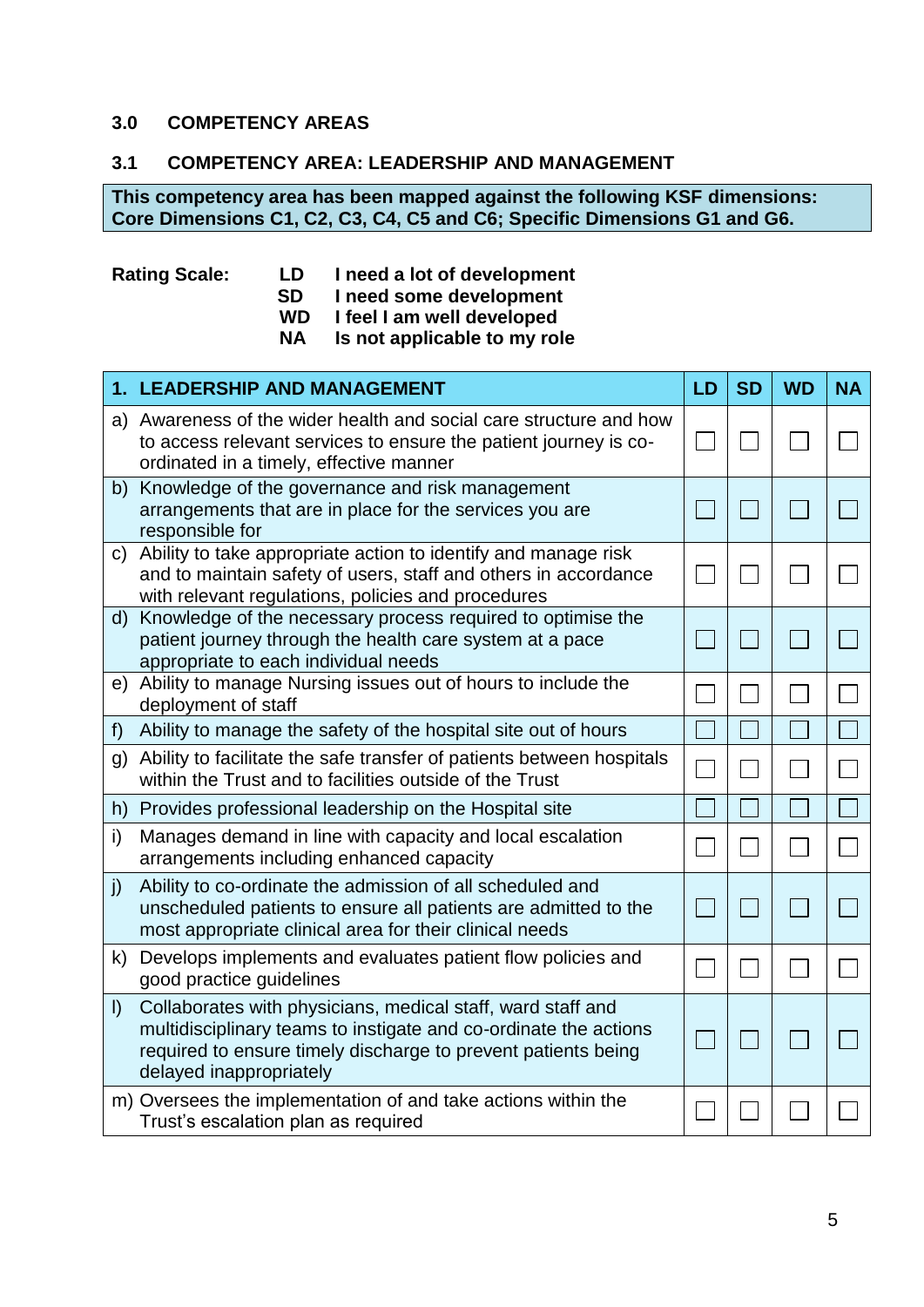|    | 1. LEADERSHIP AND MANAGEMENT                                                                                                                                                                     | LD | <b>SD</b> | <b>WD</b> | ΝA |
|----|--------------------------------------------------------------------------------------------------------------------------------------------------------------------------------------------------|----|-----------|-----------|----|
|    | n) Ability to expedite rapid access to investigations, particularly<br>where results will prevent hospital admission or enable<br>timely/early discharge                                         |    |           |           |    |
|    | o) Challenges decision making in relation to the admission of<br>patients as appropriate                                                                                                         |    |           |           |    |
| p) | Works within the Trust, and with other Trusts, to ensure<br>repatriation of patients                                                                                                             |    |           |           |    |
|    | q) Works in partnership with ward sisters/charge nurses to ensure<br>that discharge planning is commenced on admission including<br><b>Estimated Date of Discharge</b>                           |    |           |           |    |
| r) | Ability to provide reports which will inform the Trust Senior<br>Management Team regarding patient activity and bed utilisation                                                                  |    |           |           |    |
| S) | Ability to identifying your management style to ensure that at all<br>times provide a caring service and to treat those with whom they<br>come into contact in a courteous and respectful manner |    |           |           |    |
| t) | In identifying your leadership style and areas for development -<br>Strengths and weakness and appropriate use to lead people<br>through change and role model good example                      |    |           |           |    |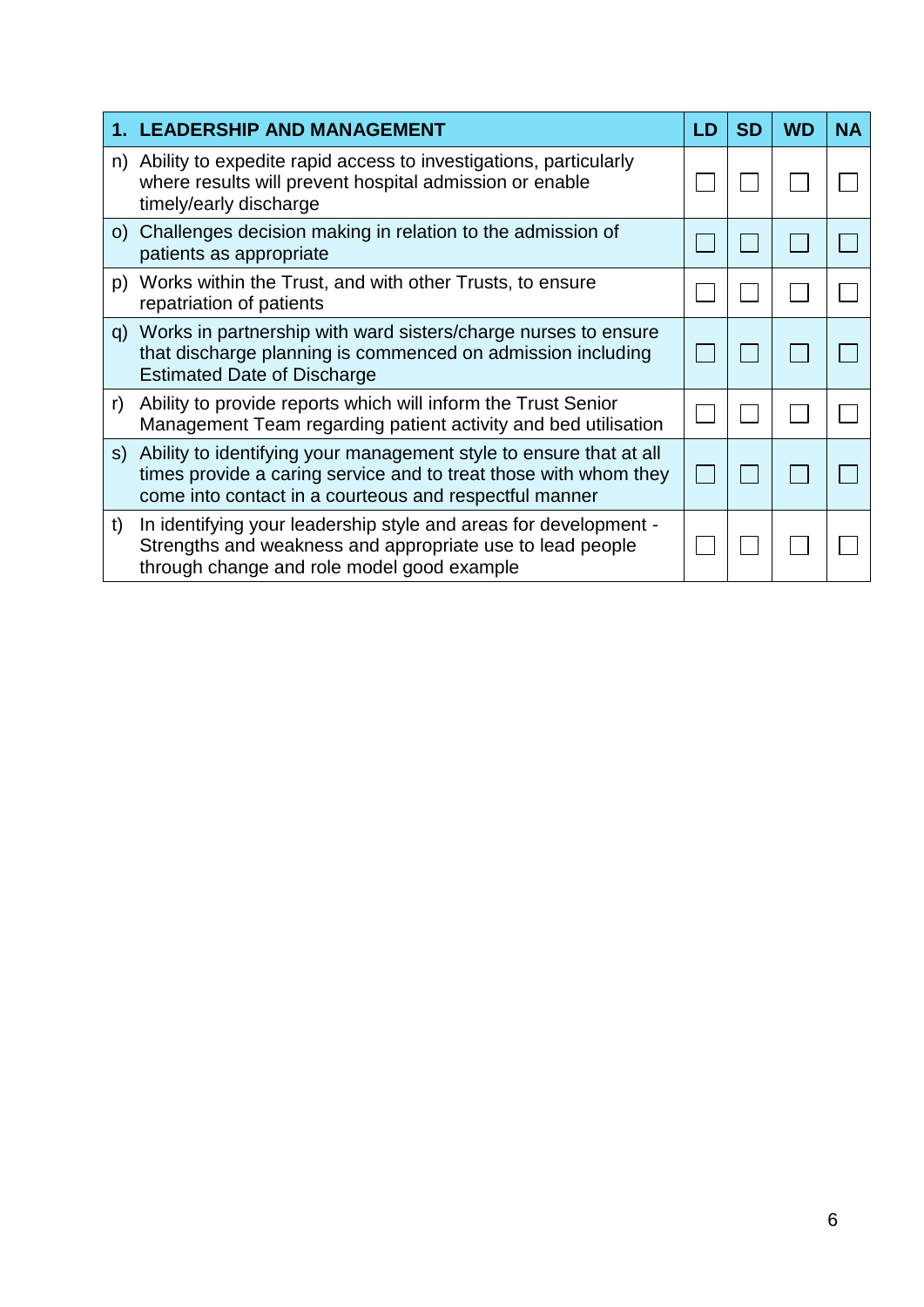## **3.2 COMPETENCY AREA: ENGAGEMENT AND COMMUNICATION**

**This competency area has been mapped against the following KSF dimensions: Core Dimensions 1, 2, 3, 4, 5 and 6; Specific Dimensions G1, G6, and HWB3.**

#### **Rating Scale: LD I need a lot of development**

 **SD I need some development** 

**WD I feel I am well developed**

**NA Is not applicable to my role**

|              | 2. ENGAGEMENT AND COMMUNICATION                                                                                                                                                      | LD | <b>SD</b> | <b>WD</b> | <b>NA</b> |
|--------------|--------------------------------------------------------------------------------------------------------------------------------------------------------------------------------------|----|-----------|-----------|-----------|
|              | a) Understanding and valuing of patients' cultural preferences,<br>health beliefs and behaviours                                                                                     |    |           |           |           |
|              | b) Knowledge of how to collaborate effectively with other members<br>of the multi-professional team                                                                                  |    |           |           |           |
|              | c) Demonstrate effective interpersonal/communication skills within<br>a multi-disciplinary setting                                                                                   |    |           |           |           |
|              | d) Establishes and maintains effective communication networks<br>throughout the hospital                                                                                             |    |           |           |           |
|              | e) Develops links with the patient flow community regionally and<br>beyond                                                                                                           |    |           |           |           |
| f)           | Maintains effective communication with internal and external<br>stakeholders at all levels of the organisation                                                                       |    |           |           |           |
| g)           | Ensures good communication between staff and patients and<br>relatives is maintained to assist in their understanding of care,<br>treatment and progress of the patient and outcomes |    |           |           |           |
|              | h) On a day-to-day basis communicates with Infection Control<br>Teams as required to ensure the safe and effective utilisation of<br>beds                                            |    |           |           |           |
| i)           | Communicates with senior managers and clinicians regarding<br>bed availability and associated pressures                                                                              |    |           |           |           |
| $\mathbf{j}$ | Ability to challenge multi-professional team members in an<br>assertive manner                                                                                                       |    |           |           |           |
|              | k) Ability to anticipates barriers to communication and takes action<br>to improve communication                                                                                     |    |           |           |           |
| $\vert$      | Ability to proactive in seeking out different styles and methods of<br>communicating to assist longer term needs and aims                                                            |    |           |           |           |
|              | m) Ability to take a proactive role in producing accurate and<br>complete records of the communication consistent with<br>legislation, policies and procedures                       |    |           |           |           |
|              | n) Ability to effectively communicate and build relationships with all<br>nursing staff, students, managers and service leads to ensure<br>partnership                               |    |           |           |           |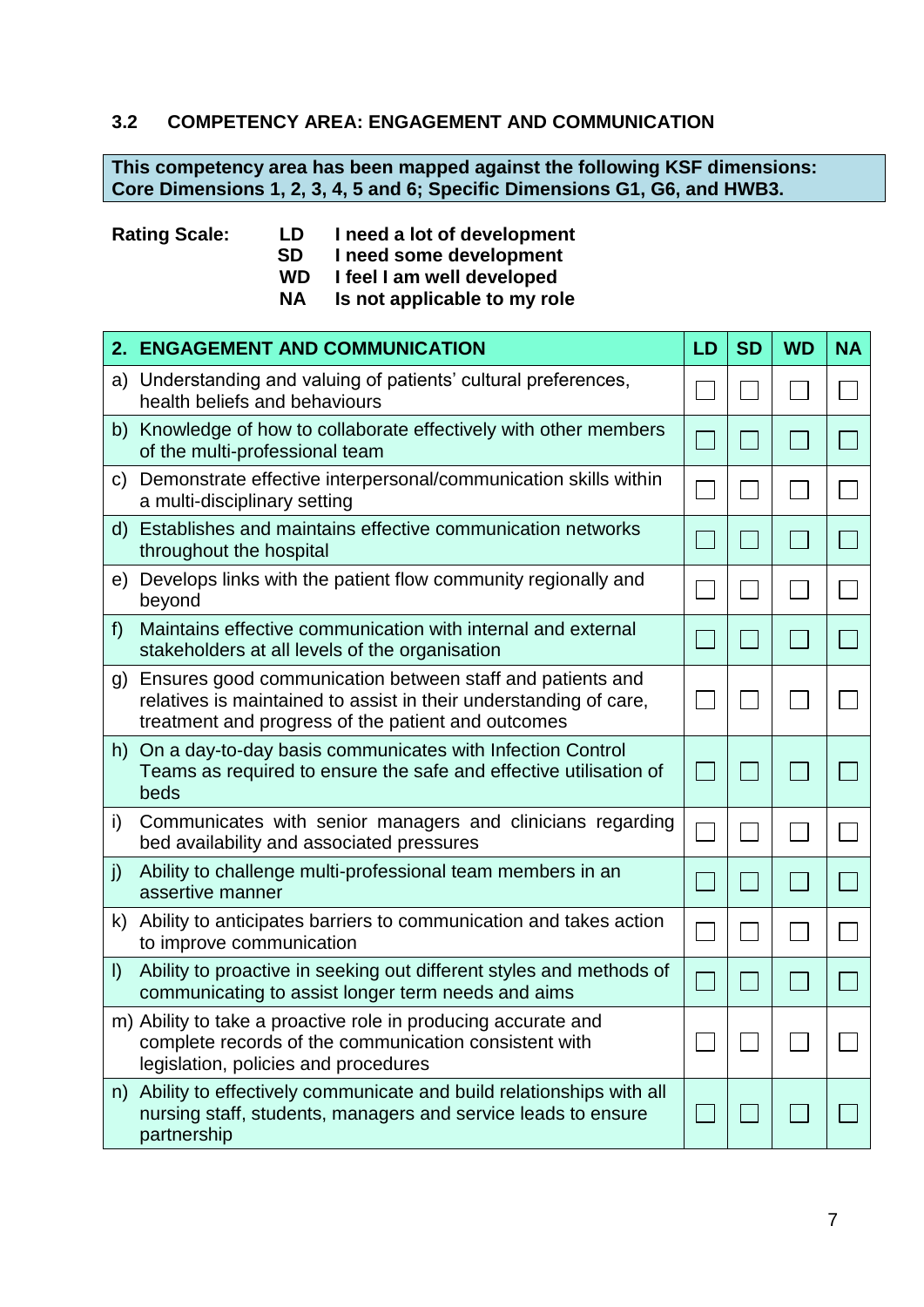| 2. ENGAGEMENT AND COMMUNICATION                                                                                                                                                                  |  |  |
|--------------------------------------------------------------------------------------------------------------------------------------------------------------------------------------------------|--|--|
| o) Ability and confidence to participate regionally and contribute to<br>strategic and professional requests for feedback                                                                        |  |  |
| Ability to recognise barriers to Communication - Self-awareness<br>of own techniques that are barriers to communication.<br>Recognize skills and seek skills improvement training as<br>required |  |  |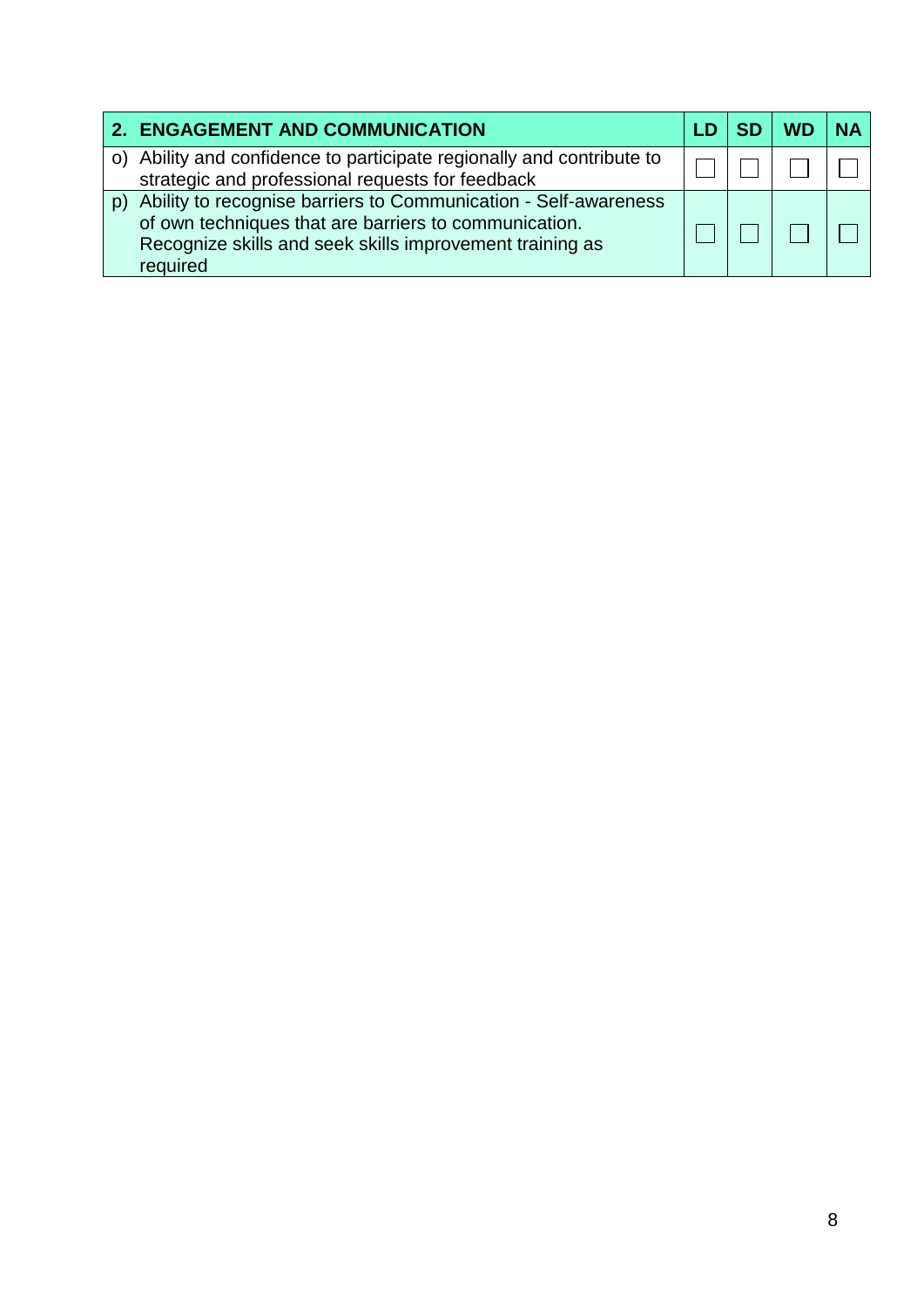## **3.3 COMPETENCY AREA: PROFESSIONAL, ETHICAL AND LEGAL**

**This competency area has been mapped against the following KSF dimensions: Core Dimensions 1, 2, 3, 4, 5 and 6; Specific Dimensions G1, G6, and HWB3.**

#### **Rating Scale: LD I need a lot of development SD I need some development**

- 
- **WD I feel I am well developed Is not applicable to my role**

|         | 3. PROFESSIONAL, ETHICAL AND LEGAL                                                                                                                               | LD | <b>SD</b>                   | <b>WD</b> | <b>NA</b> |
|---------|------------------------------------------------------------------------------------------------------------------------------------------------------------------|----|-----------------------------|-----------|-----------|
|         | a) Knowledge of professional accountability relating to own practice<br>and that of team members.                                                                |    |                             |           |           |
|         | b) Knowledge of policy developments that have an impact on<br>health care provision e.g. disability.                                                             |    |                             |           |           |
|         | c) Knowledge of clinical governance, risk assessment/<br>management and adverse incident reporting arrangements.                                                 |    |                             |           |           |
|         | d) Awareness of DHSSPS policy and standards, for example, safe<br>handling, records management and administration, storage and<br>custody of medicinal products. |    | $\sim$                      |           |           |
|         | e) Awareness of the NMC Code (2015), standards and professional<br>guidelines.                                                                                   |    |                             |           |           |
| f)      | Awareness of Data Protection Act (1998).                                                                                                                         |    | $\mathcal{L}_{\mathcal{A}}$ |           |           |
|         | g) Awareness of local policies and procedures relevant to the<br>Patient Flow service.                                                                           |    |                             |           |           |
|         | h) Awareness of the requirement for emergency medical assistance<br>using protocols and guidelines.                                                              |    |                             |           |           |
| i)      | Awareness of protocols, guidelines and patient group directives<br>to inform the decision making process.                                                        |    |                             |           |           |
| j)      | Development of Trust policies and protocols appropriate to the<br><b>Patient Flow service.</b>                                                                   |    | $\mathcal{L}_{\mathcal{A}}$ |           |           |
|         | k) Demonstrates responsibility for own continuous professional<br>development and revalidation with the NMC.                                                     |    |                             |           |           |
| $\vert$ | Ability to reflect on own practice and adapt if necessary.                                                                                                       |    | $\sim$                      |           |           |
|         | m) Recognise situations where consideration for withdrawal for of<br>treatment should be made.                                                                   |    |                             |           |           |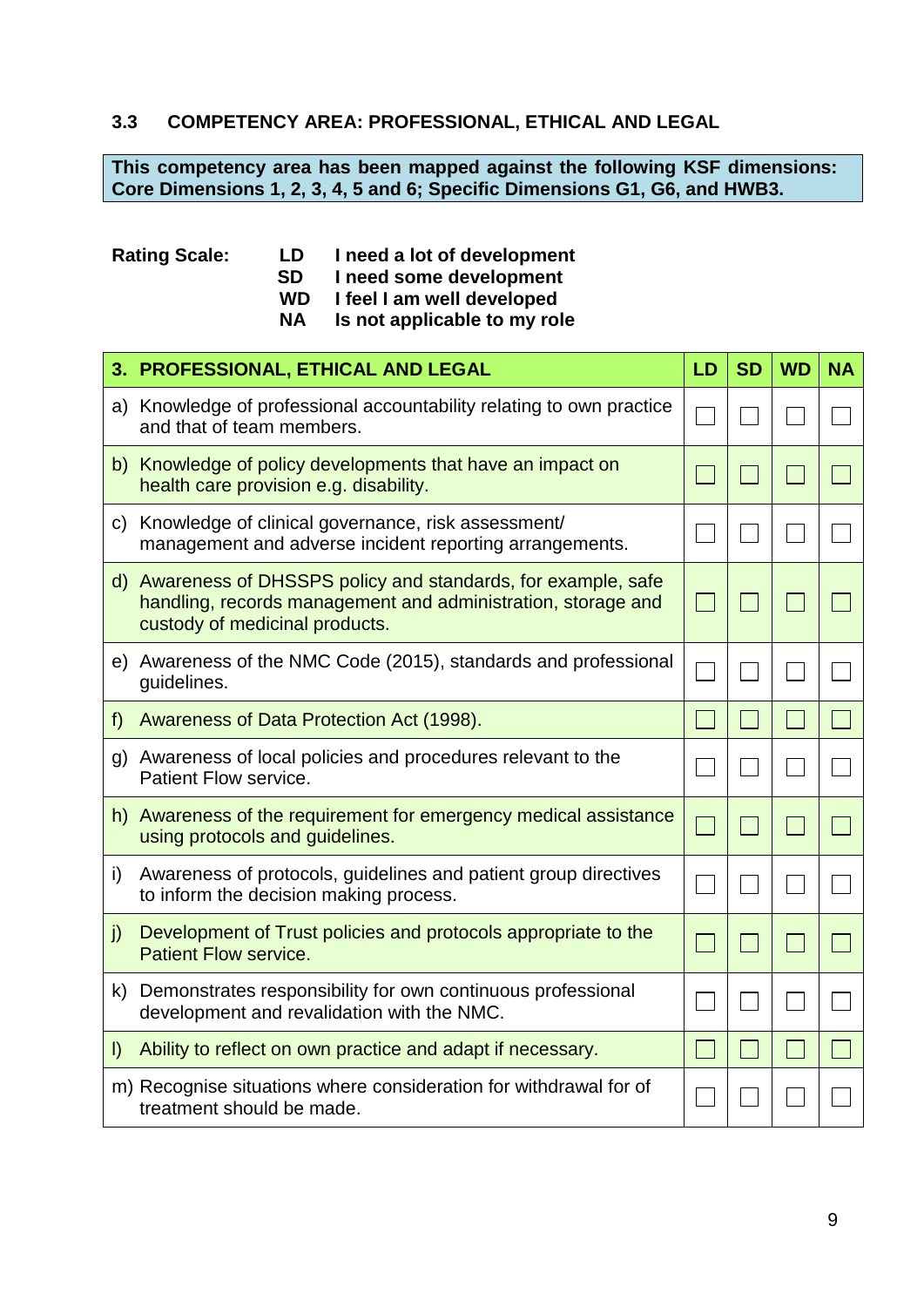|    | 3. PROFESSIONAL, ETHICAL AND LEGAL                                                                                                                                                                                                                                            | LD | <b>SD</b> | <b>WD</b> | <b>NA</b> |
|----|-------------------------------------------------------------------------------------------------------------------------------------------------------------------------------------------------------------------------------------------------------------------------------|----|-----------|-----------|-----------|
|    | n) Manage information, reports and records in line with professional<br>guidelines and the Trust's clinical governance framework.                                                                                                                                             |    |           |           |           |
|    | o) Appropriately challenge health and social care practice which<br>could compromise the safety, privacy or dignity of patients.                                                                                                                                              |    |           |           |           |
|    | p) Ability to evaluate sufficiency of own knowledge and practice<br>against the KSF outline for the post and identifies own<br>development needs and interests                                                                                                                |    |           |           |           |
|    | q) Ability to develop and agrees own personal development plan<br>with feedback from others                                                                                                                                                                                   |    |           |           |           |
| r) | Ability to use techniques of facilitation, reflection in and on<br>action, and other relevant methods to develop others<br>understanding of role                                                                                                                              |    |           |           |           |
|    | s) Ability to work collaboratively with clinical colleagues to promote<br>staff development and a culture of professional practice<br>development and service improvement                                                                                                     |    |           |           |           |
| t) | Ability to access and record information to hold others to account<br>and to be held accountable to the Trust.                                                                                                                                                                |    |           |           |           |
|    | u) Ability to delegate appropriate responsibility and authority to staff<br>in order to ensure optimum and effective service delivery and<br>decision-making, whilst retaining overall accountability and<br>responsibility for outcomes.                                     |    |           |           |           |
| V) | Self-aware of how to engage with people, use of inter-<br>professional skills to develop self and others. Work within team<br>sharing ideas and methods, reflecting in and on actions using<br>facilitation skills and effective communication to develop self and<br>others. |    |           |           |           |
|    | w) Prepare for and attend managerial supervision sessions                                                                                                                                                                                                                     |    |           |           |           |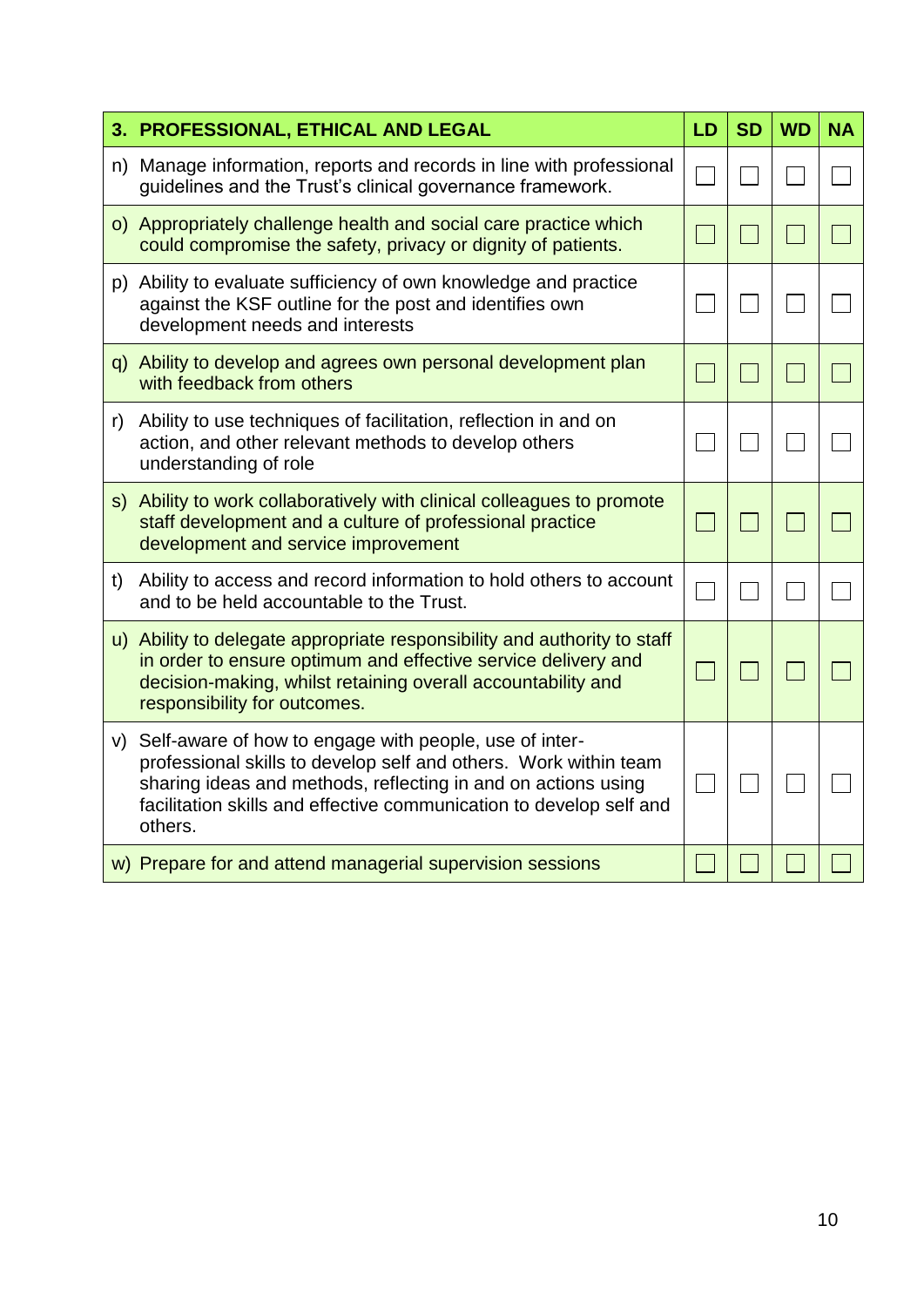## **3.4 COMPETENCY AREA: EDUCATION, RESEARCH AND DEVELOPMENT**

**This competency area has been mapped against the following KSF dimensions: Core Dimensions 1, 2, 3, 4, 5 and 6; Specific Dimensions G1, G6, and HWB3.**

#### **Rating Scale: LD I need a lot of development**

 **SD I need some development** 

**WD I feel I am well developed**

**NA Is not applicable to my role**

|              | <b>4. EDUCATION, RESEARCH AND DEVELOPMENT</b>                                                                                                                                            | LD | <b>SD</b> | <b>WD</b> | <b>NA</b> |
|--------------|------------------------------------------------------------------------------------------------------------------------------------------------------------------------------------------|----|-----------|-----------|-----------|
|              | a) Knowledge of education, learning and development opportunities<br>and resources available to support team and individual practice<br>and performance                                  |    |           |           |           |
|              | b) Contributes to the development of professional and/or multi-<br>professional practice                                                                                                 |    |           |           |           |
|              | c) Knowledge of how to access and critically appraise current<br>evidence from a variety of sources                                                                                      |    |           |           |           |
|              | d) Understanding of service development processes and evidence<br>based practice, e.g. data collection, audit, patient/client<br>involvement and research                                |    |           |           |           |
|              | e) Develop and promote a culture of research and evidence based<br>practice to enhance person-centred care                                                                               |    |           |           |           |
| $f$ )        | Access and use current information systems to support evidence<br>based practice                                                                                                         |    |           |           |           |
| g)           | Promote and develop clinically effective practice by developing,<br>implementing, monitoring and evaluating evidence based<br>policies and procedures                                    |    |           |           |           |
| h)           | Networks with peers across professional groups within the<br>organisation promoting the exchange of knowledge, skills and<br>resources                                                   |    |           |           |           |
| i)           | Demonstrates the use of relevant and current information and<br>communication technology to include email, internet and<br>databases                                                     |    |           |           |           |
| $\mathbf{j}$ | Contribute to systems that critically analyse the on-going quality<br>of care and influence action plans in collaboration with team<br>leaders / ward managers to address issues arising |    |           |           |           |
| k)           | Participate in research, audit & benchmarking activities as<br>required                                                                                                                  |    |           |           |           |
| $\vert$      | Reflects upon and evaluates own learning and development<br>needs and sets about developing these                                                                                        |    |           |           |           |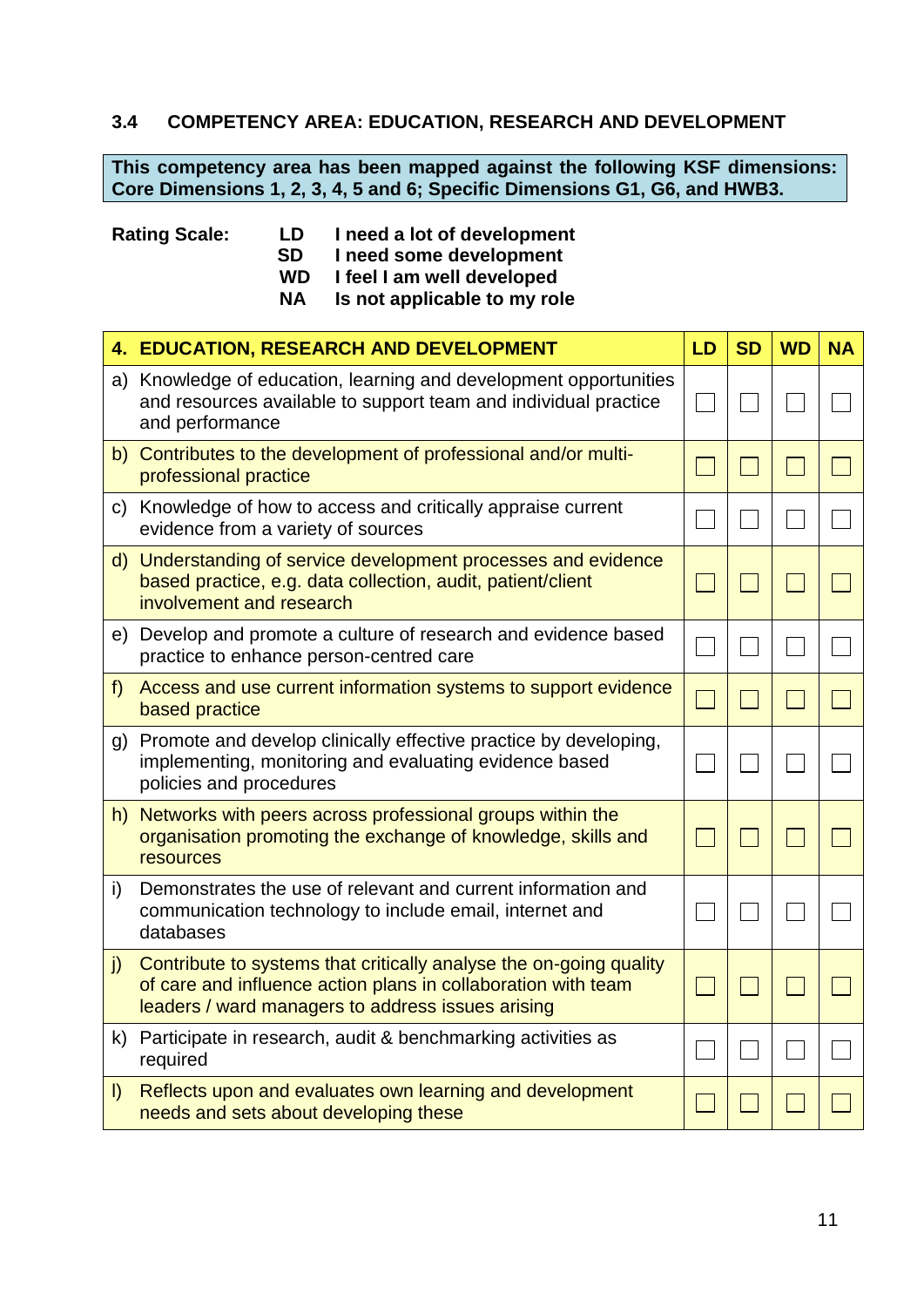## **3.5 COMPETENCY AREA: CONTINUOUS IMPROVEMENT**

**This competency area has been mapped against the following KSF dimensions: Core Dimensions 1, 2, 3, 4, 5 and 6; Specific Dimensions G1, G6, and HWB3.**

#### **Rating Scale: LD I need a lot of development SD** I need some development<br>
WD I feel I am well developed **I** feel I am well developed **NA Is not applicable to my role**

|       | <b>5. CONTINUOUS IMPROVEMENT</b>                                                                                                                                                                        | LD | <b>SD</b> | <b>WD</b> | <b>NA</b> |
|-------|---------------------------------------------------------------------------------------------------------------------------------------------------------------------------------------------------------|----|-----------|-----------|-----------|
| a)    | Knowledge of how to use relevant quality indicators to measure                                                                                                                                          |    |           |           |           |
|       | b) Knowledge of measuring for improvement and interpreting<br>causes of variation                                                                                                                       |    |           |           |           |
|       | c) Awareness of continuous improvement methodologies and their<br>application to improve the Patient Flow service                                                                                       |    |           |           |           |
|       | d) Working in partnership with a range of clinicians and managers<br>in the planning and/or development of the Patient Flow service,<br>promoting the involvement of patients and relatives/carers      |    |           |           |           |
|       | e) Ability to review processes/practices including those within the<br>Patient Flow service to enhance the delivery of safe, effective<br>and person-centred care and deliver required efficiencies     |    |           |           |           |
| $f$ ) | Identify areas of practice where Patient Flow services can be<br>improved and proactively take forward any changes identified<br>being aware of and overcoming barriers to change                       |    |           |           |           |
| g)    | Fosters a culture of continuous quality improvement through the<br>use of audit, supervision, personal reflection and patient<br>feedback on practice by self and other members of the team/<br>service |    |           |           |           |
|       | h) Displays organisational skills in capturing information pertaining<br>to quality measures within the service                                                                                         |    |           |           |           |
| i)    | Ability to critically analyse the information captured and instigate<br>any measures necessary to address quality concerns if indicated                                                                 |    |           |           |           |
| j)    | Identifies the need for change, leads innovation and manages<br>changes in practice and/or service                                                                                                      |    |           |           |           |
| k)    | Systematically captures and disseminates learning and best<br>practice at all levels of the service                                                                                                     |    |           |           |           |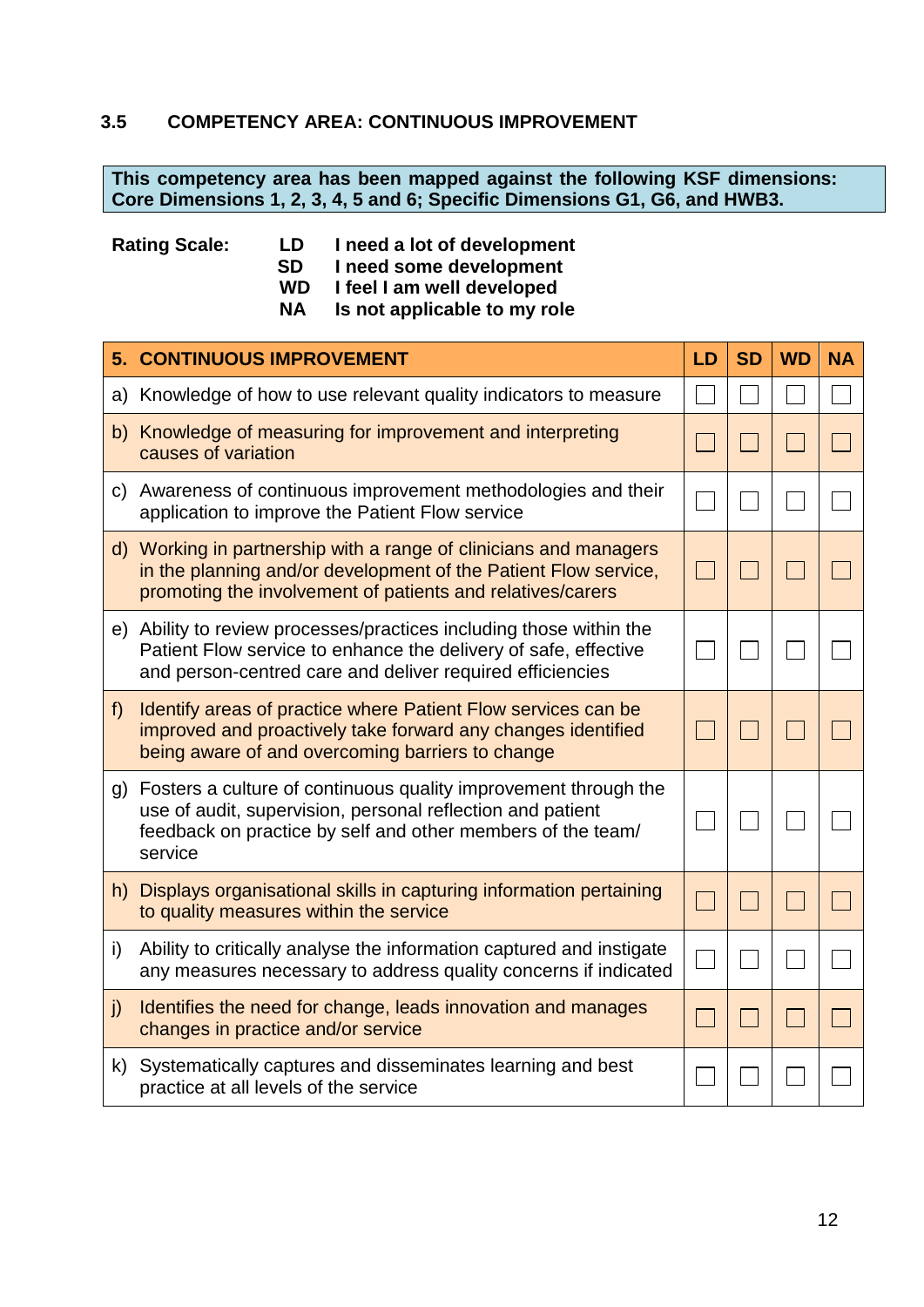| <b>5. CONTINUOUS IMPROVEMENT</b>                                                                                                                                                                                                      | I D | <b>SD</b> | <b>WD</b> | <b>NA</b> |
|---------------------------------------------------------------------------------------------------------------------------------------------------------------------------------------------------------------------------------------|-----|-----------|-----------|-----------|
| Contribute to developments in the Trust's education and learning<br>needs framework, in collaboration with nurses and midwives e.g.<br>Mandatory Training, Preceptorship, and Learning in Caring,<br>Annual Appraisal and Supervision |     |           |           |           |
| m) Promote an effective learning culture that maximises the<br>acquisition of competence of nursing to provide high quality<br>patient/client care                                                                                    |     |           |           |           |
| n) Contribute to the development of flexible approaches to practice<br>development on nursing/midwifery/specialist public health<br>nursing programmes                                                                                |     |           |           |           |